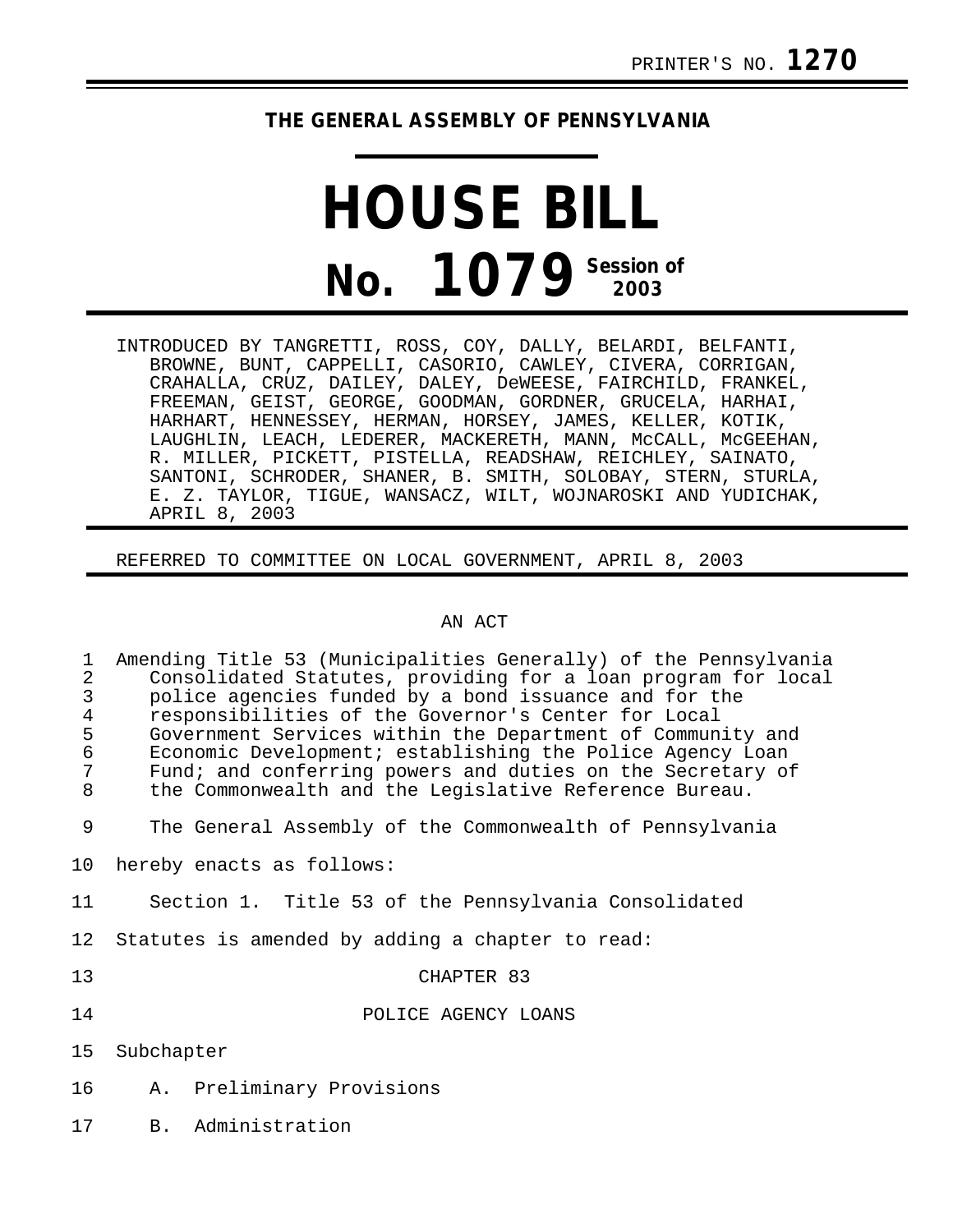1 C. Loan Program 2 D. Debt 3 E. Miscellaneous Provisions 4 SUBCHAPTER A 5 PRELIMINARY PROVISIONS 6 Sec. 7 8301. Short title of chapter. 8 8302. Definitions. 9 § 8301. Short title of chapter. 10 This chapter shall be known and may be cited as the Police 11 Agency Loan Act. 12 § 8302. Definitions. 13 The following words and phrases when used in this chapter 14 shall have the meanings given to them in this section unless the 15 context clearly indicates otherwise: 16 "Center." The Governor's Center for Local Government 17 Services within the Department of Community and Economic 18 Development. 19 "Department." The Department of Community and Economic 20 Development of the Commonwealth. 21 "Fund." The Police Agency Loan Fund established in section 22 8312 (relating to Police Agency Loan Fund). 23 "Police agency." A police department of a city, town, 24 township, borough or home rule municipality which: 25 (1) has police coverage for a minimum of 40 hours per 26 week; and 27 (2) has had, for the preceding 18 months, police 28 coverage for a minimum of 40 hours per week. 29 The term includes an office of county detectives working for a 30 district attorney or a regional police department organized

20030H1079B1270 - 2 -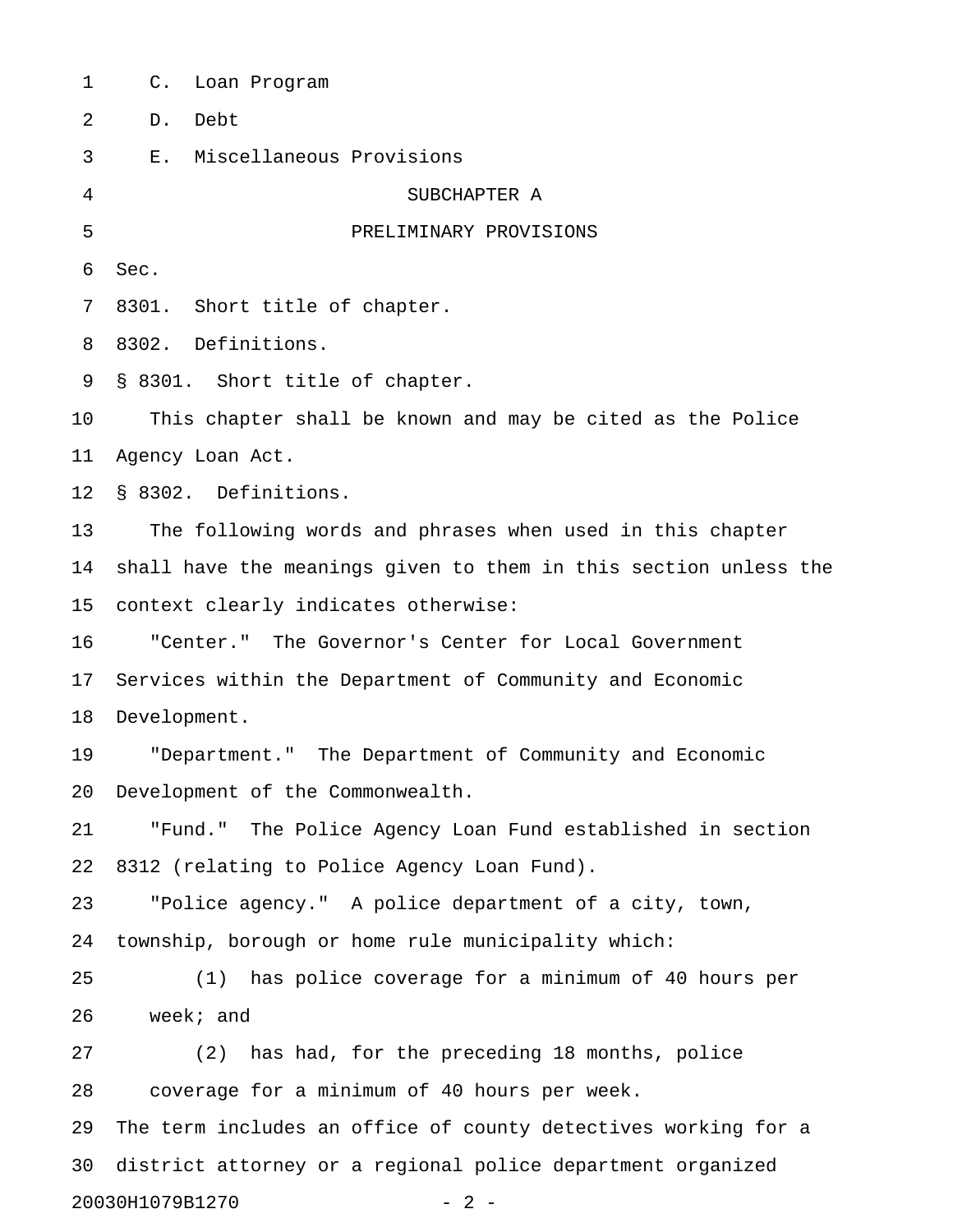1 under Subchapter A of Chapter 23 (relating to intergovernmental 2 cooperation). 3 "Secretary." The Secretary of the Commonwealth. 4 "Sinking fund." The Police Agency Loan Sinking Fund 5 established in section 8337 (relating to Police Agency Loan 6 Sinking Fund). 7 SUBCHAPTER B 8 ADMINISTRATION 9 Sec. 10 8311. Center. 11 8312. Police Agency Loan Fund. 12 § 8311. Center. 13 (a) Fund administration.--The center shall administer the 14 fund established in section 8312 (relating to Police Agency Loan 15 Fund). 16 (b) Powers and duties.--The center shall have the following 17 powers and duties: 18 (1) To administer the fund as set forth in section 19 8312(c). 20 (2) To administer Subchapter C (relating to loan 21 program). 22 (3) To collect loans made under section 8322(c) 23 (relating to loans). This paragraph includes the power to 24 institute actions for legal or equitable relief. 25 (4) To promulgate regulations to implement this chapter. 26 § 8312. Police Agency Loan Fund. 27 (a) Establishment.--The Police Agency Loan Fund is 28 established as a separate fund in the State Treasury. 29 (b) Source.--The following are the sources of the fund: 30 (1) The proceeds from the sale of bonds under section 20030H1079B1270 - 3 -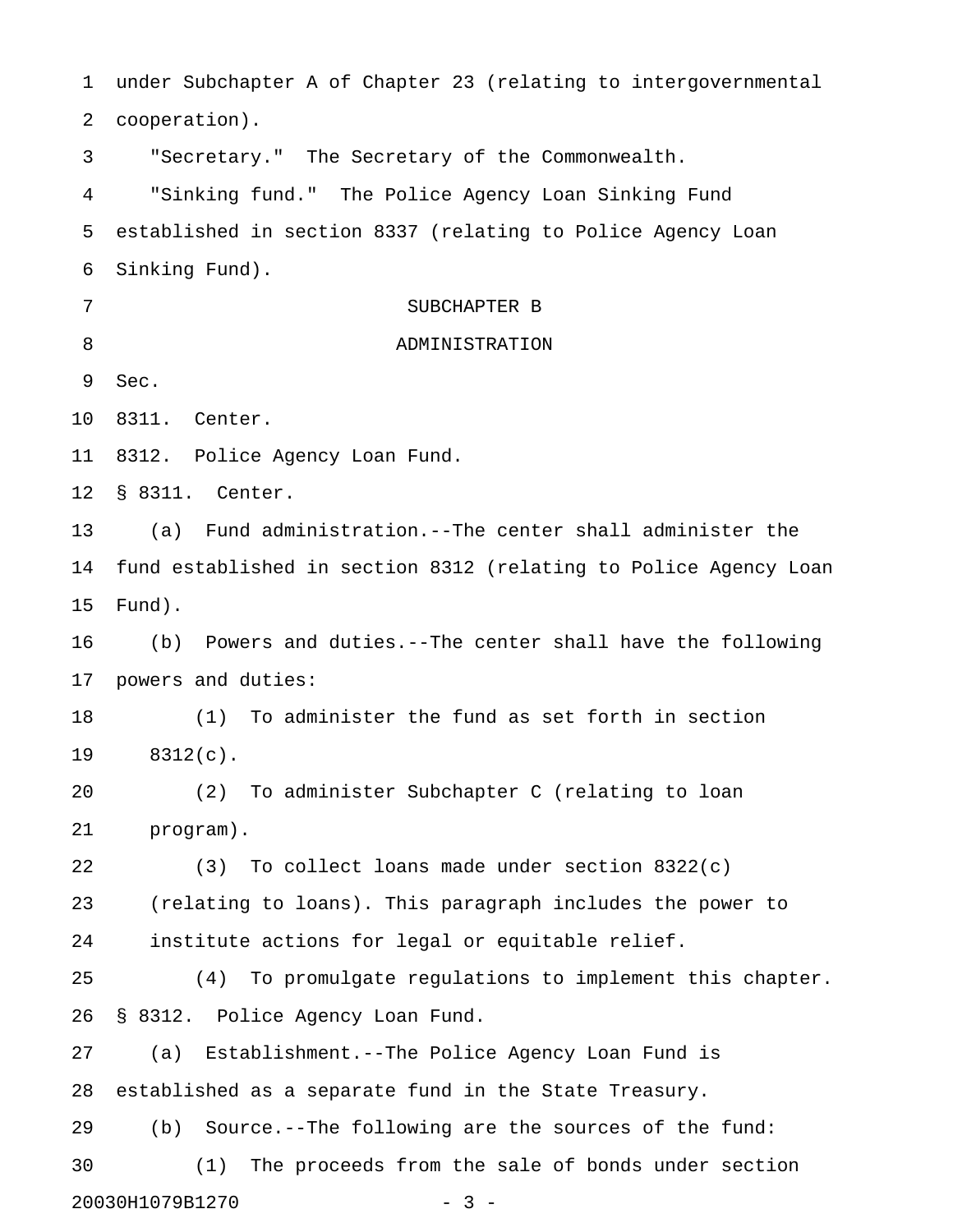1 8336 (relating to proceeds).

2 (2) The proceeds from the repayment of principal and 3 interest of loans under section 8322(c) (relating to loans). 4 (c) Purpose.--The center shall administer the fund to do all 5 of the following:

6 (1) Repay the State Treasurer for the cost of the bond 7 issue under sections 8333 (relating to sale of bonds), 8334 8 (relating to refunding bonds) and 8335 (relating to 9 registration of bonds).

10 (2) Make loans under section 8322(c).

11 (3) Collect loans under section 8311(b)(3) (relating to 12 center).

13 (4) Administer this chapter. In any fiscal year, the 14 center may use for administrative costs 1% of the aggregate 15 debt authorized under section 8331 (relating to authority to 16 borrow).

- 17 SUBCHAPTER C
- 18 LOAN PROGRAM

19 Sec.

20 8321. Authority.

21 8322. Loans.

22 § 8321. Authority.

23 (a) Authorization.--The center may make a loan to a 24 political subdivision for a police agency of the political 25 subdivision as necessary for the proper performance of the 26 police agency's law enforcement duties, to do any of the 27 following:

28 (1) Purchase, expand, modernize or repair buildings or 29 portions of buildings which are used exclusively for police 30 purposes. This paragraph includes police headquarters, police 20030H1079B1270 - 4 -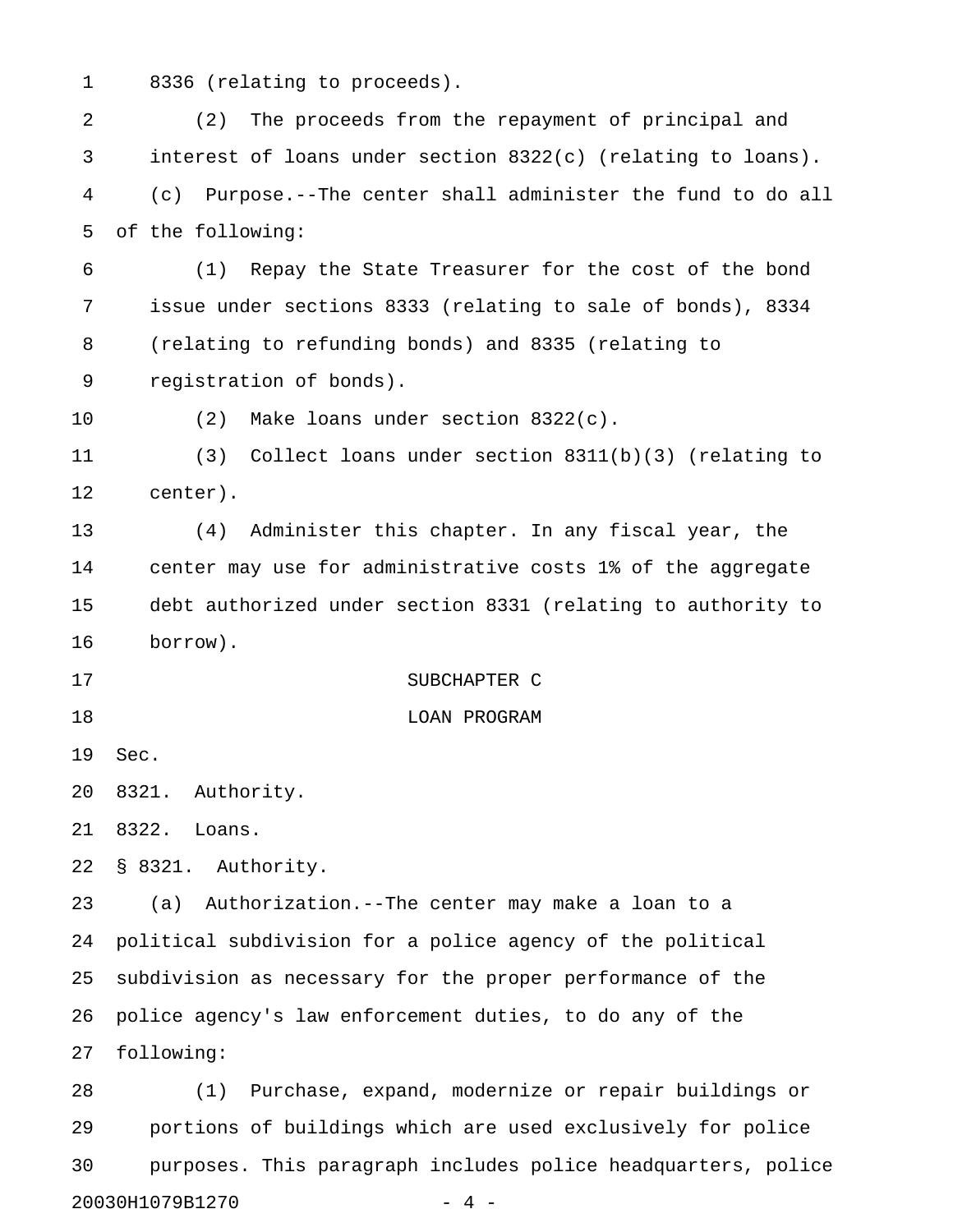1 substations and police maintenance garages.

2 (2) Purchase, maintain or repair equipment.

3 (3) Purchase, maintain or repair vehicles.

4 (b) Amount.--A loan under subsection (a) for the purchase, 5 maintenance or repair of buildings shall be for not less than 6 \$5,000 nor more than \$200,000. A loan under subsection (a) for 7 the purchase, maintenance or repair of vehicles or equipment 8 shall be for not less than \$5,000 nor more than \$100,000. No 9 political subdivision may receive loans totaling more than 10 \$300,000 in a five-year period.

11 (c) Terms.--

12 (1) A loan must be at an interest rate of 2%.

13 (2) A loan must be repaid in accordance with the law 14 applicable to the political subdivision which receives the 15 loan.

16 (3) A loan must have a repayment period as follows: 17 (i) For a loan of not more than \$15,000, a period of 18 five years.

19 (ii) For a loan of more than \$15,000 but not more 20 than \$100,000, a period of ten years.

21 (iii) For a loan of more than \$100,000, a period of 22 15 years.

23 § 8322. Loans.

24 (a) Application.--A political subdivision may apply for a 25 loan under section 8321 (relating to authority) by submitting to 26 the center all of the following:

27 (1) Name of the police agency.

28 (2) Proposed use of the loan.

29 (3) Need for use under paragraph (2).

30 (4) Documentation that demonstrates an ability to repay 20030H1079B1270 - 5 -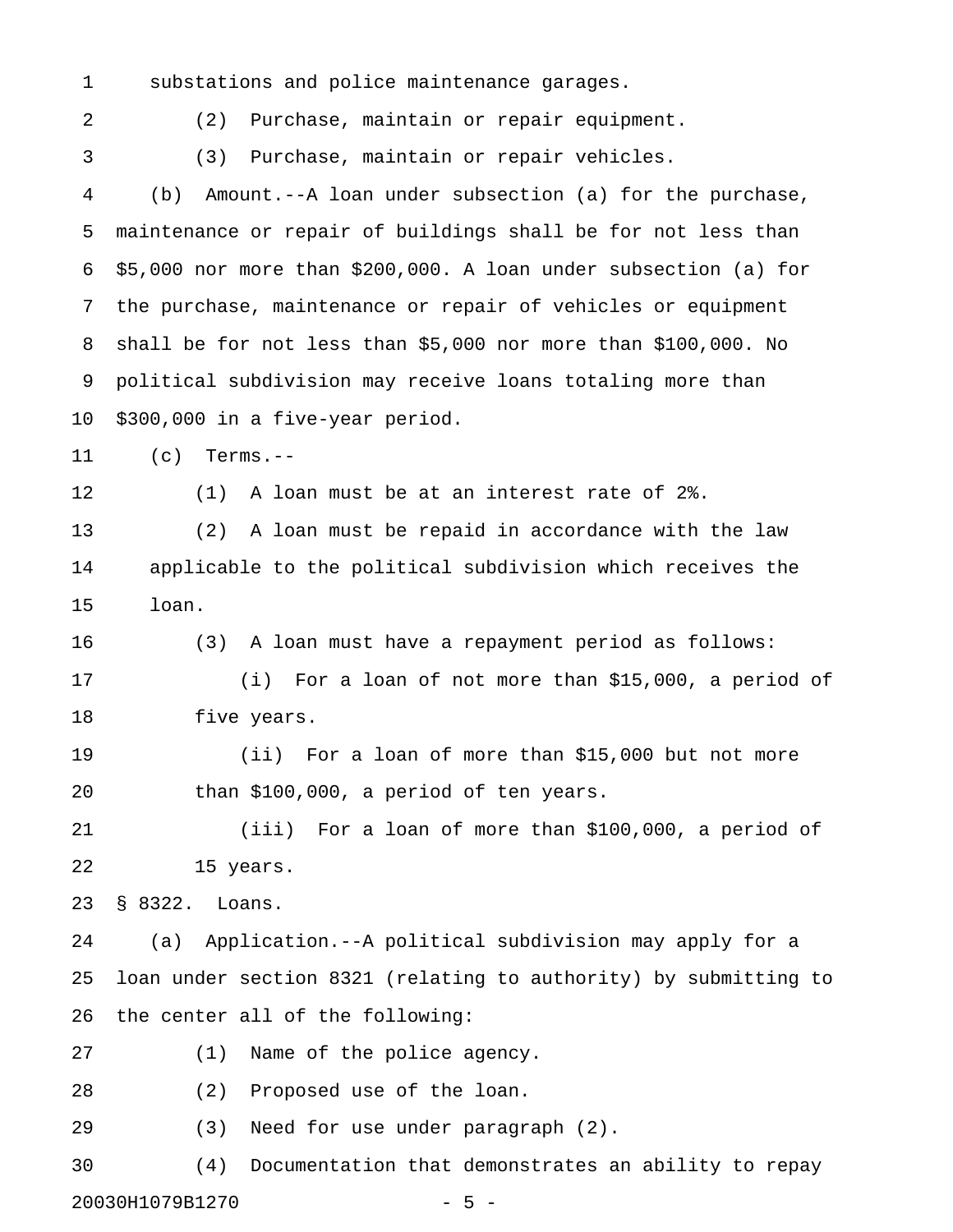1 principal and interest of loan.

2 (b) Determination.--

3 (1) Within 60 days of receipt of an application under 4 subsection (a), the center shall make a decision and notify 5 the political subdivision of the decision. 6 (2) Failure to issue timely notice under paragraph (1) 7 shall be deemed a denial of the application. 8 (3) The provisions of 2 Pa.C.S. Ch. 7 Subch. A (relating 9 to judicial review of Commonwealth agency action) shall apply 10 to determinations under this subsection. 11 (c) Contracts.--Upon determination of eligibility under 12 subsection (b), the center shall enter into a loan contract with 13 the political subdivision. 14 SUBCHAPTER D 15 DEBT 16 Sec. 17 8331. Authority to borrow. 18 8332. Bonds. 19 8333. Sale of bonds. 20 8334. Refunding bonds. 21 8335. Registration of bonds. 22 8336. Proceeds. 23 8337. Police Agency Loan Sinking Fund. 24 8338. Referendum. 25 § 8331. Authority to borrow. 26 Pursuant to section 7(a)(3) of Article VIII of the 27 Constitution of Pennsylvania and the referendum approved by the 28 electorate under section 8338 (relating to referendum), the 29 Governor, Auditor General and State Treasurer are authorized and 30 directed to borrow, on the credit of the Commonwealth, money not 20030H1079B1270 - 6 -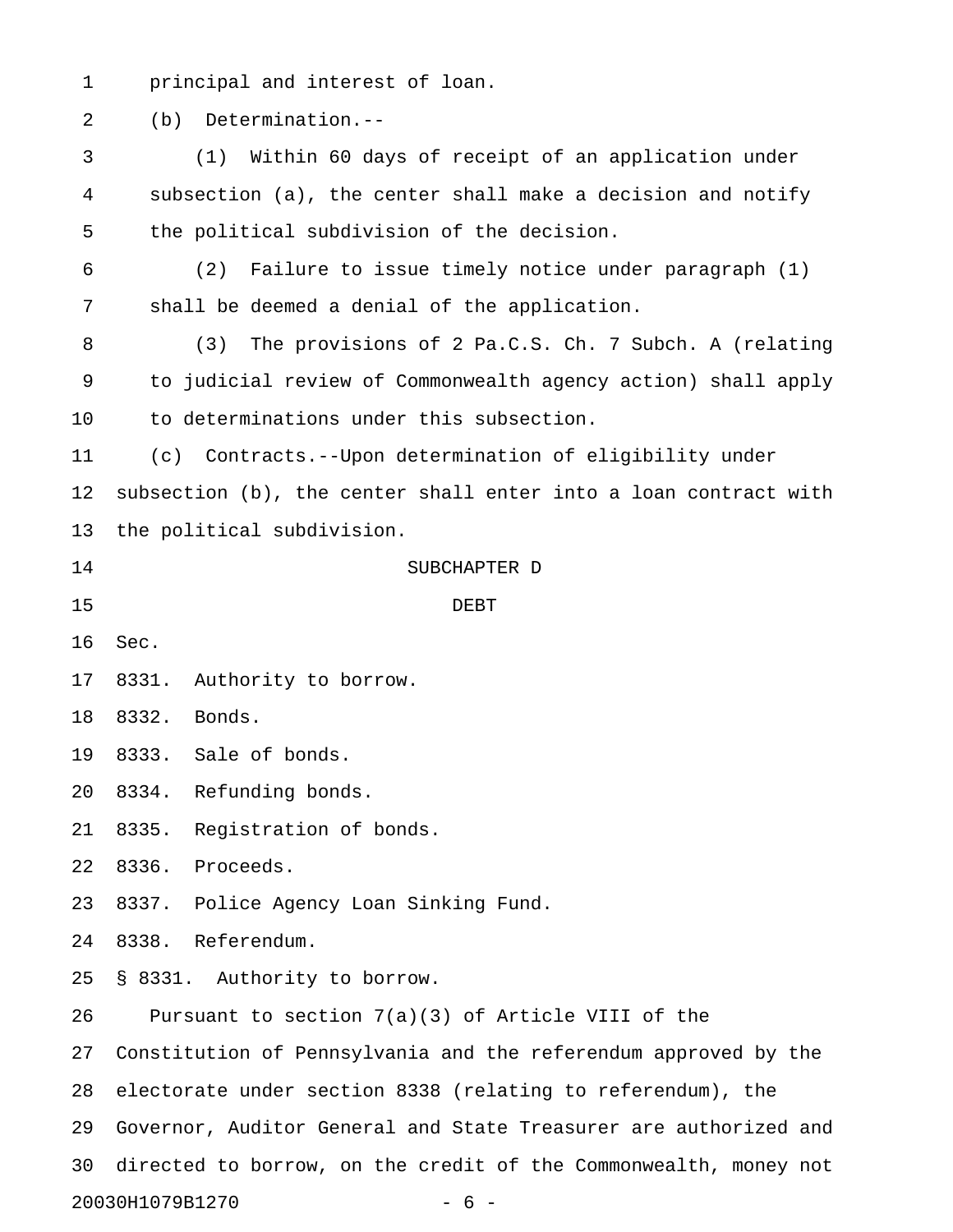1 exceeding in the aggregate the sum of \$20,000,000 to implement 2 Subchapter C (relating to loan program).

3 § 8332. Bonds.

4 (a) General rule.--As evidence of the indebtedness 5 authorized under section 8331 (relating to authority to borrow), 6 general obligation bonds of the Commonwealth shall be issued. 7 The Governor, Auditor General and State Treasurer shall direct 8 for each bond the total amount; the form; the denomination; the 9 terms and conditions of issue, redemption and maturity; rate of 10 interest; and time of payment of interest. The latest stated 11 maturity date shall not exceed 30 years from the date of the 12 bond first issued for each series.

13 (b) Signature.--Bonds issued under subsection (a) shall bear 14 facsimile signatures of the Governor, Auditor General and State 15 Treasurer and a facsimile of the Great Seal of the Commonwealth 16 of Pennsylvania and shall be countersigned by two authorized 17 officers of the authorized loan and transfer agents of the 18 Commonwealth.

19 (c) Status.--Bonds issued under subsection (a) shall be 20 direct obligations of the Commonwealth, and the full faith and 21 credit of the Commonwealth are pledged for the payment of the 22 interest on the bonds as it becomes due and the payment of the 23 principal of the bonds at maturity. Bonds issued under 24 subsection (a) shall be exempt from taxation for State and local 25 purposes. The principal of and interest on such bonds shall be 26 payable in lawful money of the United States of America.

27 (d) Format.--Bonds issued under subsection (a) may be issued 28 as coupon bonds or registered as to both principal and interest 29 as the issuing officials may determine. If interest coupons are 30 attached, they shall contain the facsimile signature of the 20030H1079B1270 - 7 -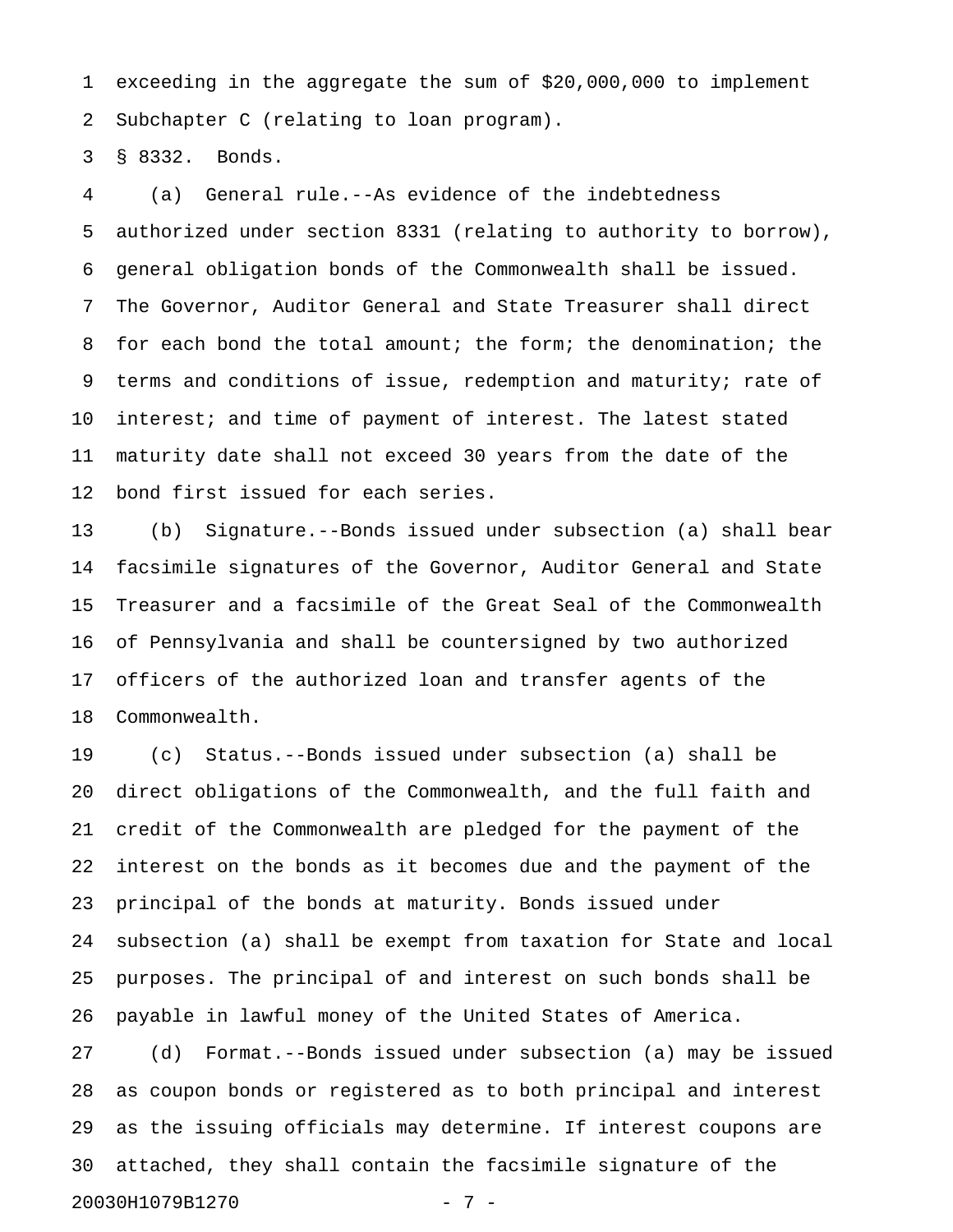1 State Treasurer.

2 (e) Amortization.--The issuing officials shall provide for 3 the amortization of the bonds in substantial and regular amounts 4 over the term of the debt as follows:

5 (1) The first retirement of principal shall be stated to 6 mature prior to the expiration of a period of time equal to 7 one-tenth of the time from the date of the first obligation 8 issue to evidence the debt to the date of the expiration of 9 the term of the debt.

10 (2) Retirements of principal shall be regular and 11 substantial if made in annual or semiannual amounts, whether 12 by stated serial maturities or by mandatory sinking fund 13 retirements, computed either in accordance with a level 14 annual debt service plan, as nearly as may be, or upon the 15 equal annual maturities plan.

16 (f) Processing.--The Governor, the Auditor General and the 17 State Treasurer shall proceed to have the necessary bonds 18 prepared and printed. The bonds, as soon as they are prepared 19 and printed, shall be deposited with the authorized loan and 20 transfer agent of the Commonwealth, there to remain until sold 21 under section 8333 (relating to sale of bonds).

22 § 8333. Sale of bonds.

23 (a) Public sale.--Bonds issued under section 8332(a) 24 (relating to bonds) shall be offered for sale at not less than 25 98% of the principal amount and accrued interest and shall be 26 sold by the Governor, Auditor General and State Treasurer to the 27 highest and best bidder or bidders after public advertisement, 28 on terms and conditions and upon open competitive bidding, as 29 the Governor, Auditor General and State Treasurer shall direct. 30 (b) Private sale.--Any portion of a bond issue offered under 20030H1079B1270 - 8 -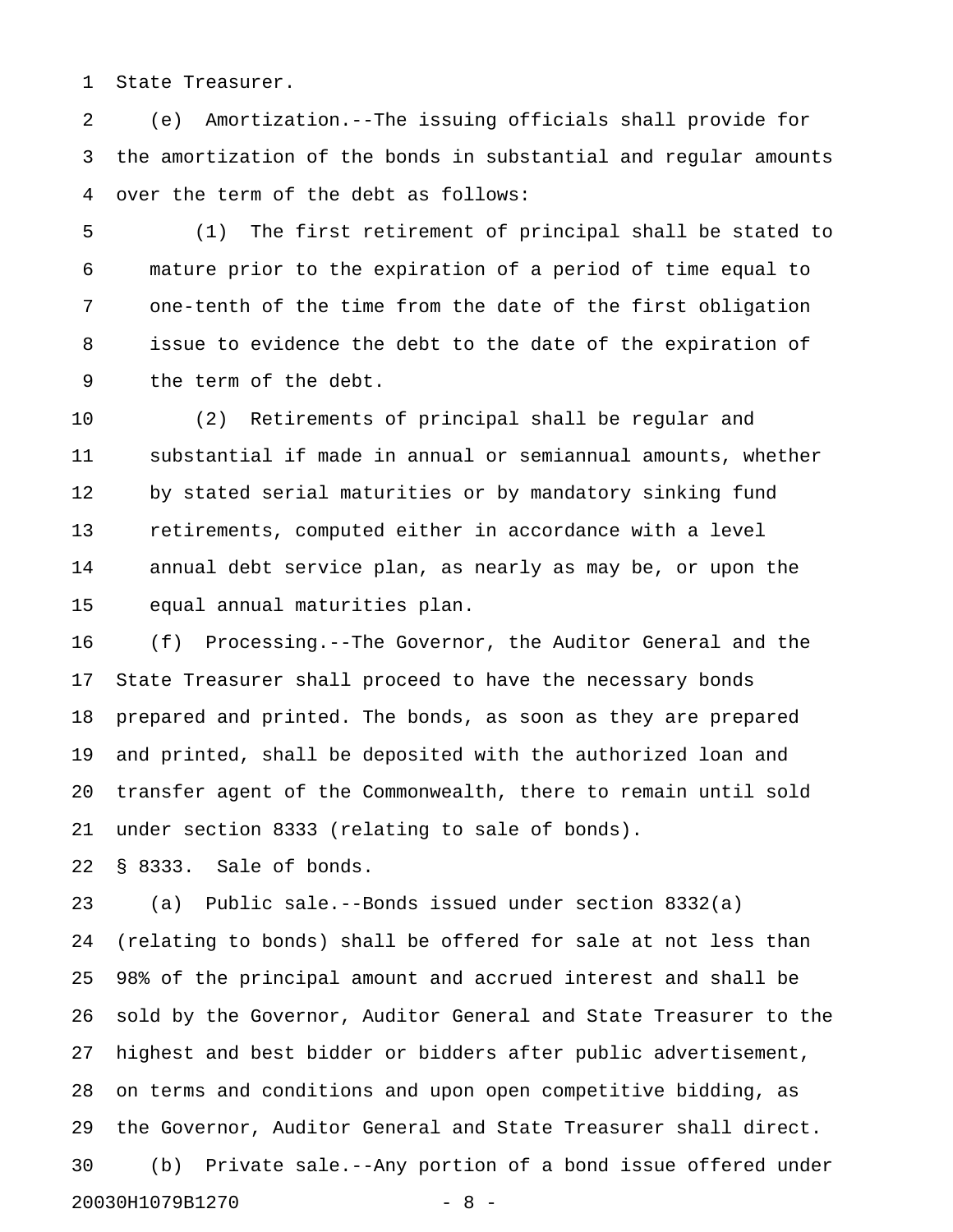1 subsection (a) but not sold or subscribed for may be disposed of 2 by private sale by the Governor, Auditor General and State 3 Treasurer, in a manner and at a price not less than 98% of the 4 principal amount and accrued interest, as the Governor shall 5 direct. No commission shall be allowed or paid for the sale of 6 bonds issued under section 8332(a).

7 (c) Series.--When bonds are issued, the bonds of each issue 8 shall constitute a separate series to be designated by the 9 issuing officials or may be combined for sale as one series with 10 other general obligation bonds of the Commonwealth.

11 § 8334. Refunding bonds.

12 The Governor, Auditor General and State Treasurer are 13 authorized to provide, by resolution, for the issuance of 14 refunding bonds for the purpose of refunding bonds issued under 15 section 8332(a) (relating to bonds) and outstanding, either by 16 voluntary exchange with the holders of the outstanding bonds or 17 by providing funds to redeem and retire the outstanding bonds 18 with accrued interest and premium payable on the bonds, at 19 maturity or at a call date. Refunding bonds may be issued by the 20 Governor, Auditor General and State Treasurer to refund bonds 21 previously issued under this section for refunding purposes. 22 Sections 8331 (relating to authority to borrow), 8332 (relating 23 to bonds) and 8333 (relating to sale of bonds) shall apply to 24 bonds under this section.

25 § 8335. Registration of bonds.

26 The Auditor General shall prepare the necessary registry book 27 to be kept in the office of the authorized loan and transfer 28 agent of the Commonwealth for the registration of bonds issued 29 under section 8332(a) (relating to bonds), at the request of 30 bond owners, according to the terms and conditions of issue 20030H1079B1270 - 9 -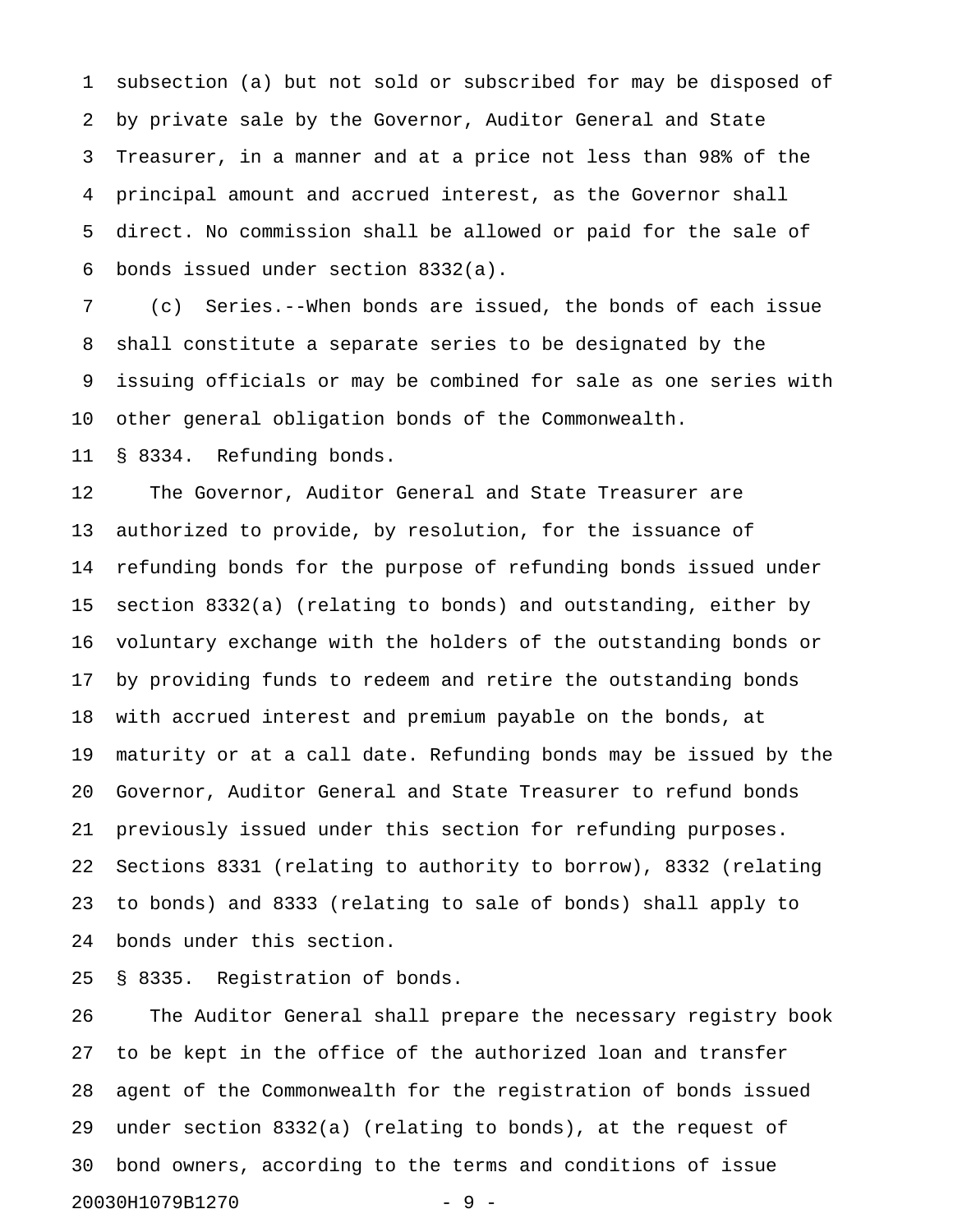1 directed by the Governor, Auditor General and State Treasurer. 2 Bonds which are issued without interest coupons attached shall 3 be registered in the registry books kept by the authorized loan 4 and transfer agent of the Commonwealth.

5 § 8336. Proceeds.

6 The proceeds realized from the sale of bonds under section 7 8332(a) (relating to bonds) shall be paid into the fund. The 8 money shall be paid by the State Treasurer into the fund. 9 § 8337. Police Agency Loan Sinking Fund.

10 (a) Establishment.--The Police Agency Loan Sinking Fund is 11 established as a separate fund in the State Treasury.

12 (b) Source.--

13 (1) By November 1, the State Treasurer shall notify the 14 Secretary of the Budget of the amount necessary for the 15 ensuing fiscal year to redeem, with interest, bonds issued 16 under section 8332(a) (relating to bonds).

17 (2) The General Assembly shall appropriate the amount of 18 money necessary to meet repayment obligations under paragraph 19 (1) for deposit into the Police Agency Sinking Loan Fund. 20 § 8338. Referendum.

21 (a) Question.--

22 (1) The question of incurring indebtedness of 23 \$20,000,000 for loans to police agencies for the purpose of 24 purchasing, maintaining and repairing buildings, equipment 25 and vehicles, as necessary for the proper performance of the 26 police agencies' law enforcement duties, shall be submitted 27 to the electors at the next primary, municipal or general 28 election following the effective date of this section. At 29 least three months prior to the election, the secretary must 30 publish the question in at least two newspapers of general 20030H1079B1270 - 10 -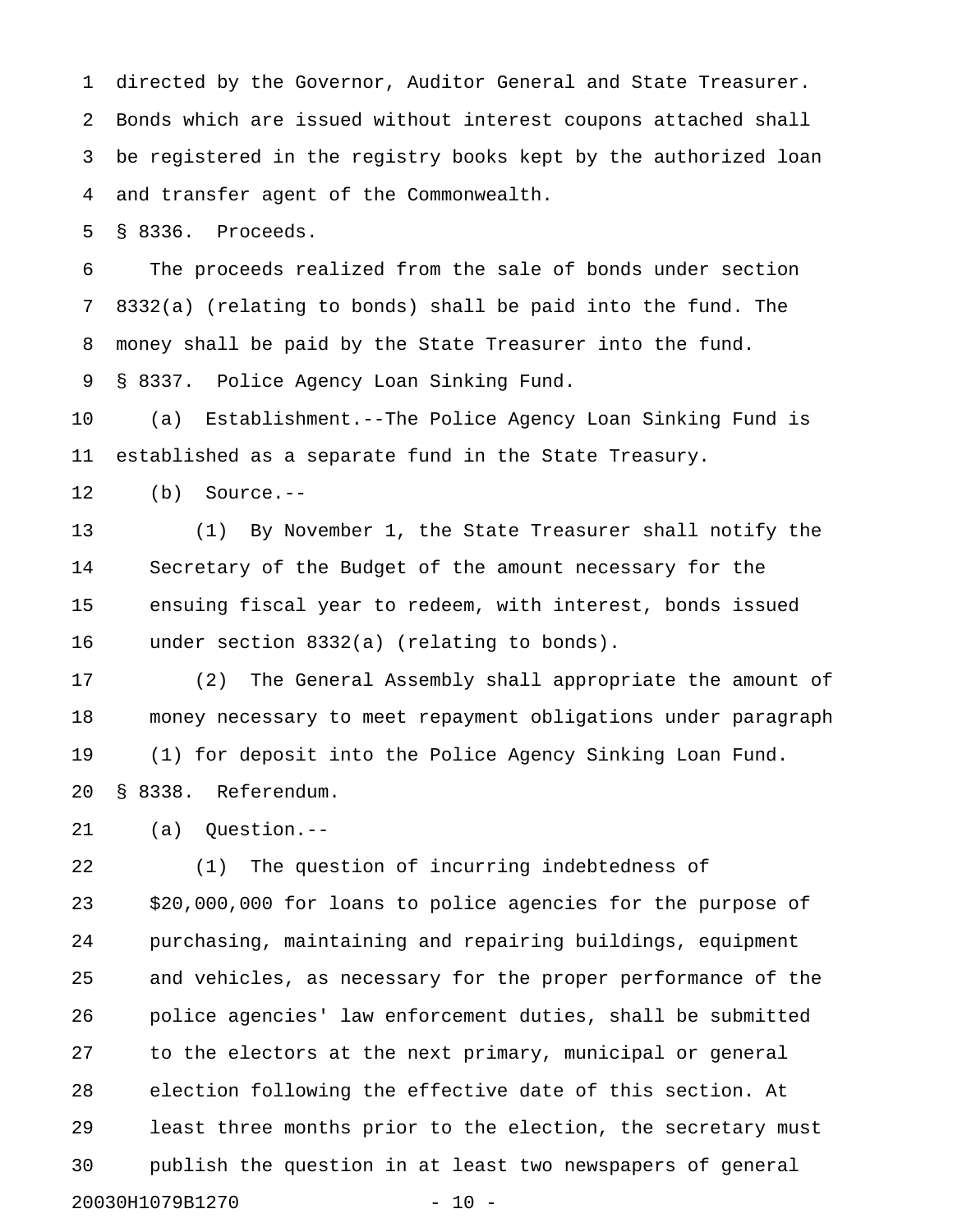1 circulation in each county in which at least two newspapers 2 of general circulation are published.

3 (2) The secretary shall certify the question to the 4 county boards of election to implement paragraph (1). 5 (b) Form.--The question shall be in substantially the 6 following form:

7 Do you favor the incurring of indebtedness of \$20,000,000 8 for loans to police agencies for the purpose of purchasing, 9 maintaining and repairing buildings, equipment and vehicles, 10 as necessary for the proper performance of the police 11 agencies' law enforcement duties?

12 (c) Election.--The election shall be conducted in accordance 13 with the act of June 3, 1937 (P.L.1333, No.320), known as the 14 Pennsylvania Election Code, except that the time limits for 15 advertisement of notice of the election may be waived as to the 16 question.

17 (d) Notice.--If a majority of the electors voting in the 18 election under subsection (c) vote in the affirmative, the 19 secretary shall send notice of the vote to the Legislative 20 Reference Bureau for publication in the Pennsylvania Bulletin.

21 SUBCHAPTER E

## 22 MISCELLANEOUS PROVISIONS

23 Sec.

24 8341. Repeals.

25 § 8341. Repeals.

26 All acts and parts of acts are repealed insofar as they are 27 inconsistent with this chapter.

28 Section 2. This act shall take effect as follows:

29 (1) The addition of 53 Pa.C.S. § 8338 shall take effect 30 immediately.

20030H1079B1270 - 11 -